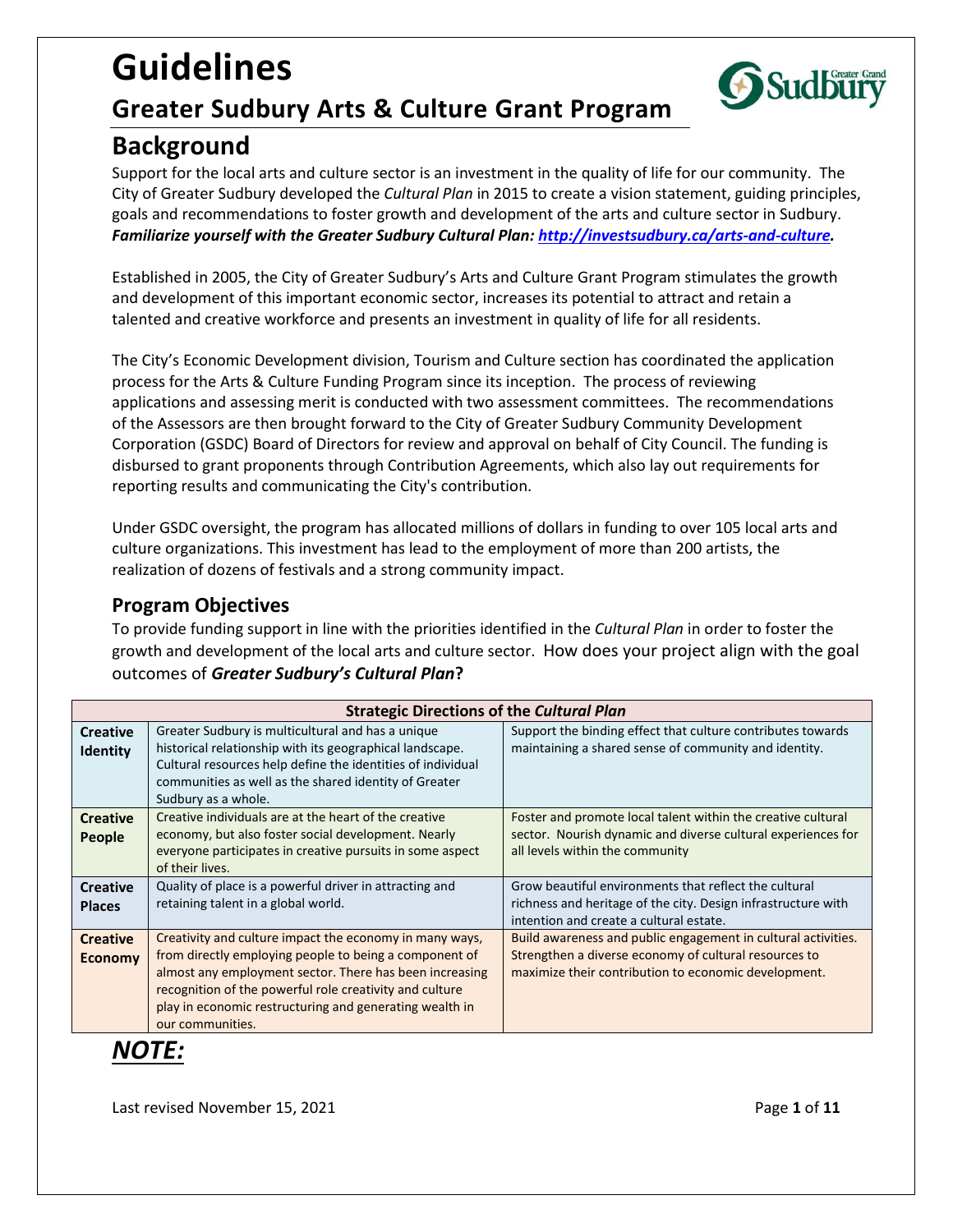- *Granting of assistance in any one year or over several years is not to be interpreted as a commitment to future years' funding.*
- *Grants are not automatically awarded based on previous years' applications.*
- *Some exemptions to the eligibility criteria may apply and are at the discretion of the assessment committee or the GSDC Board. Please contact staff should you have any questions.*
- *For both project and operating grants, applicants must clearly identify any direct or indirect conflicts of interest within their organization, and how those conflicts are managed.*

# **Eligibility**

Grants fall within two streams and are administered separately as follows:

### **Project Grants**

"**Projects**" may include (but are not limited to):

- Special/one-time activities including exhibits, performances or specific aspects of festival participation (e.g.: website development, ticketing system, etc).
- Training and development for skills upgrading within the organization for the benefit of the community (capacity building). Examples may include board training in governance or financial literacy, volunteer programs or development opportunities for staff.
- Acquisition of equipment necessary for the ongoing development of the organization (e.g.: point-of-sale system), which does **not** include equipment that must be replenished each year. Applicants must demonstrate how the equipment fits with the following criteria to be considered eligible:
	- $\circ$  Is vital to the success of a larger project or program that aligns with the assessment criteria
	- o Is of reasonable cost and specification for the use described
	- $\circ$  The organization has the training and capacity in place to use the equipment properly
	- $\circ$  The organization will retain the equipment as a long-term resource and/or must be portable

There are two types of Project Grants:

## *1-Small Project Grants*

# *Amount requested under \$2,999, to a maximum of 75% of the Project budget*

The Applicant must:

- Be an incorporated not-for-profit arts/culture organization or an unincorporated arts/culture organization/collective that has its Headquarters established in the City of Greater Sudbury. In the event an organization with Headquarters outside of Greater Sudbury makes an application for funding, substantial local involvement must be demonstrated.
- Maintain a clear distinction in programs and budgets between the organization's ongoing activities and its arts/culture project.
- Have a stable volunteer/staff base in place to carry out activities (i.e.: demonstrate governance structure and partners).
- Requests from organizations whose primary mandate is not arts/culture may be considered if the project demonstrates a significant arts/culture component that enhances community access or promotes the development of the arts/culture sector.

Last revised November 15, 2021 **Page 2** of **11**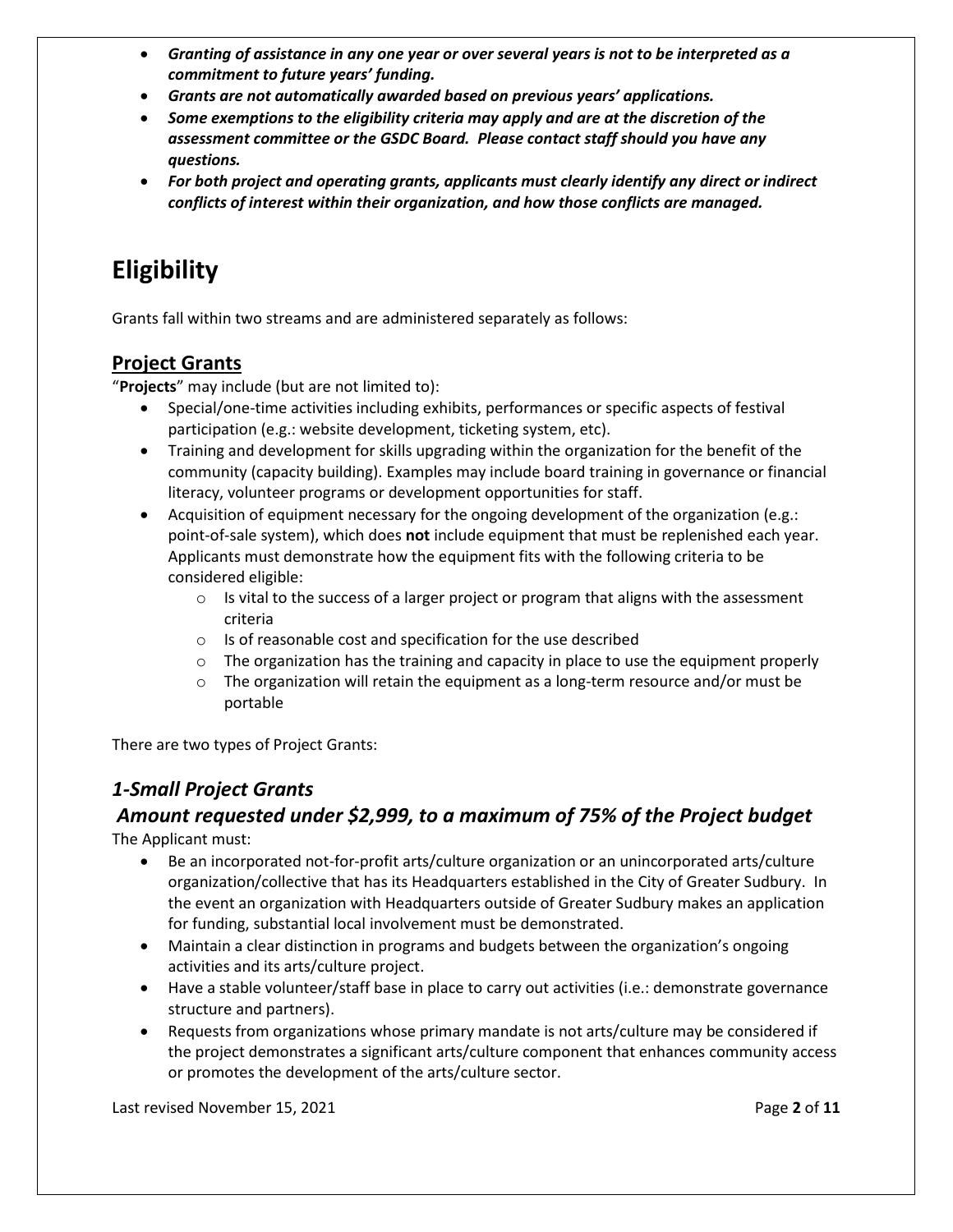### *2-Large Project Grants Amount requested between \$3,000 up to \$20,000, to a maximum of 50% of the Project budget*

The Applicant must:

- Be an incorporated not-for-profit arts/culture organization that has its Headquarters established in the City of Greater Sudbury. In the event an organization with Headquarters outside of Greater Sudbury makes an application for funding, substantial local involvement must be demonstrated.
- Maintain a clear distinction in programs and budgets between the organization's ongoing activities and its arts/culture project.
- Have a stable volunteer/staff base in place to carry out activities (i.e.: demonstrate governance structure and partners).
- Have an independent and volunteer board of directors that meets regularly and does not receive financial remuneration for this project.
- Have received a minimum of two **Small Project Grants** (\$2,999 or less) in the past three years and an established record of success.
- Submit financial statements for the Applicant organization that are in line with the generally accepted accounting procedures (GAAP).
- Requests from organizations whose primary mandate is not arts/culture may be considered if the project demonstrates a significant arts/culture component that enhances community access or promotes the development of the arts/culture sector.

Regardless of the amount requested, **projects must**:

- Have a distinct start and end date within the year for which the grant is provided.
- Have specific deliverables based on the project.
- Benefit the residents of the City of Greater Sudbury as laid out in the *Greater Sudbury Cultural Plan*.
- Fit within a realistic budget (contact staff to inquire about realistic request levels and expenses for the specific project), and have sources of funding other than the City of Greater Sudbury.
- Demonstrate a willingness to cooperate with related groups in the community.
- Include quotes when requesting funding for equipment purchases or other third party products and services.

### **Operating Grants**

## **Amount requested between \$10,000 up to \$75,000, maximum of 25% of operating budget**

"**Operating Grants**" support organizations that have an **ongoing presence** in the City of Greater Sudbury and an established track record of successfully providing quality programming and/or services. **Note:**

- Operating grants are subject to a new application process each year.
- Applicants in good standing in the Operating Grant stream that are ranked by the Assessment Committee to be within the top 20<sup>th</sup> percentile in each of the assessment criteria will be awarded with a sustained funding amount, and will be eligible for an increase as permitted. This is conditional on availability of funding determined by the annual budget allocated to the Arts & Culture Grant Program by Greater Sudbury City Council.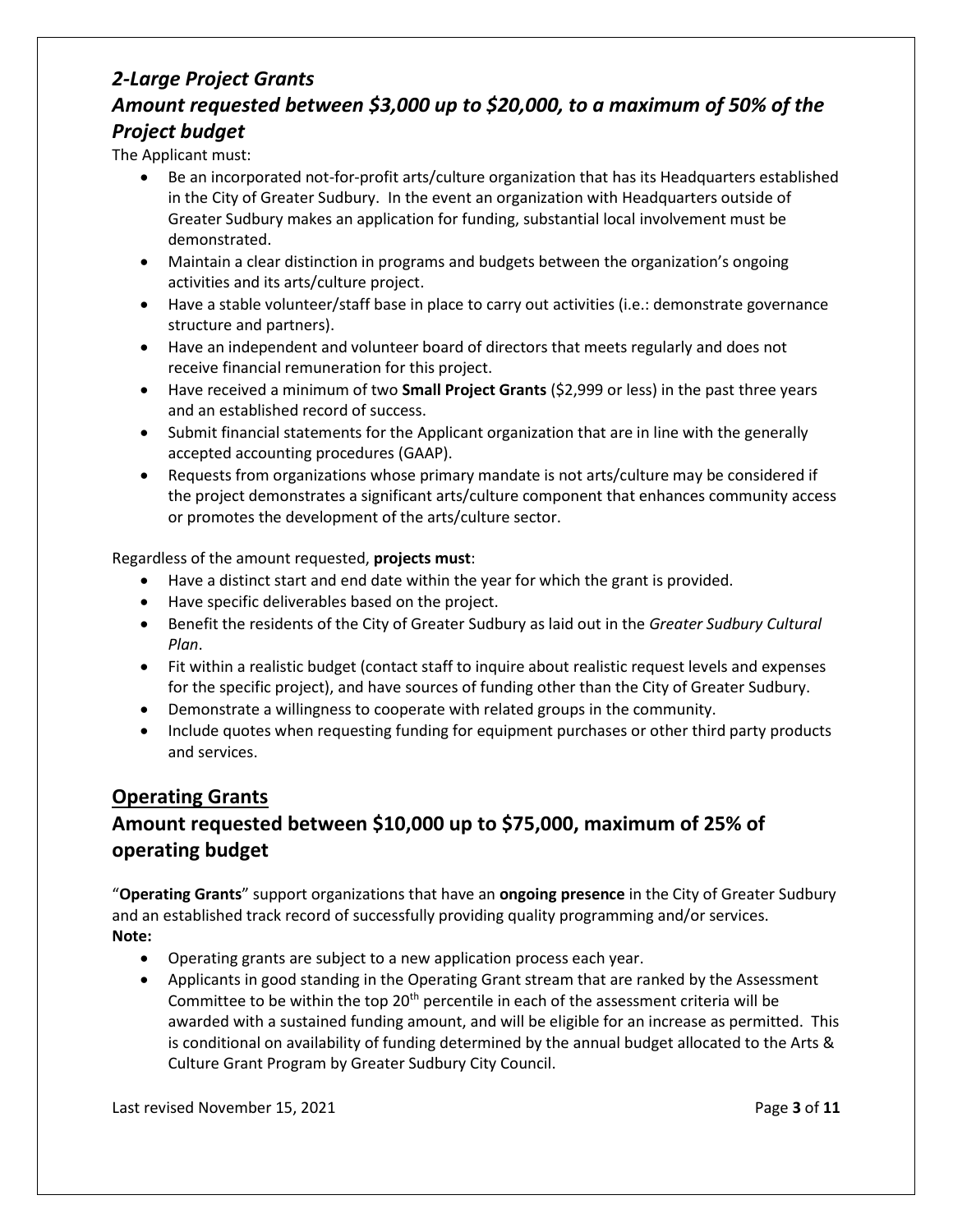The Applicant must:

- Be an established and incorporated not-for-profit arts/culture organization that is has its Headquarters established in the City of Greater Sudbury with arts/culture as its primary mandate.
- Have been in existence for at least four years providing regularly scheduled artistic/cultural programming to the community.
- Have received minimum of three **Large Project Grants** within the past five years.
- Outline its services with specific deliverables that benefit the residents of the City of Greater Sudbury as laid out in the *Greater Sudbury Cultural Plan*.
- Demonstrate a willingness to cooperate with related groups in the community.
- Have received recognition for excellence in their artistic/cultural discipline (e.g.: in the form of peer support, awards, media, etc).
- Outline future planning in the form of an established strategic plan, including activities with a funding term of three years.
- Demonstrate a considerable volunteer component.
- Have an independent and active governing board of directors composed of volunteer board members.
- Have employment practices that comply with applicable legislative requirements (please visit <https://www.labour.gov.on.ca/english/es/laws/index.php> for more information on applicable legislation).
- Demonstrate financial stability for at least three consecutive years and at least \$75,000 in total revenues for the last completed year, and in projected revenues for the current and request years.
- Demonstrate the need for the requested funding and provide evidence that funds are confirmed/projected from a variety of other sources that are clearly stated in the application (i.e.: donations, sponsorships, user fees, other government sources).
- Organizational surpluses and reserves will be examined. When a surplus with a value in excess of three months' operating expenses exists, further justification is required.
- Include a signed board motion indicating the following:
	- o *"On behalf of and with the legal authority of the organization, we certify that we have read, understand and agree to abide by the terms and conditions set out in the City of Greater Sudbury Arts & Culture Grant Program. Further, we certify that the information given in this application for funding assistance is true and complete in every respect."*
- Requirements for financial statements include submitting information through CADAC (see note below) and are dependent on the level of the request:
	- $\circ$  \$25,000 or less requires a Review Engagement financial statement provided by an independent, professionally designated accountant;
	- $\circ$  Over \$25,000 requires an Audited financial statement provided by an independent, professionally designated accountant.

### **Eligible Expenses for Operating Grants**

The costs incurred to deliver the organization's programs and services, such as:

• Employee compensation and development related to the proposed activities

Last revised November 15, 2021 **Page 4** of **11**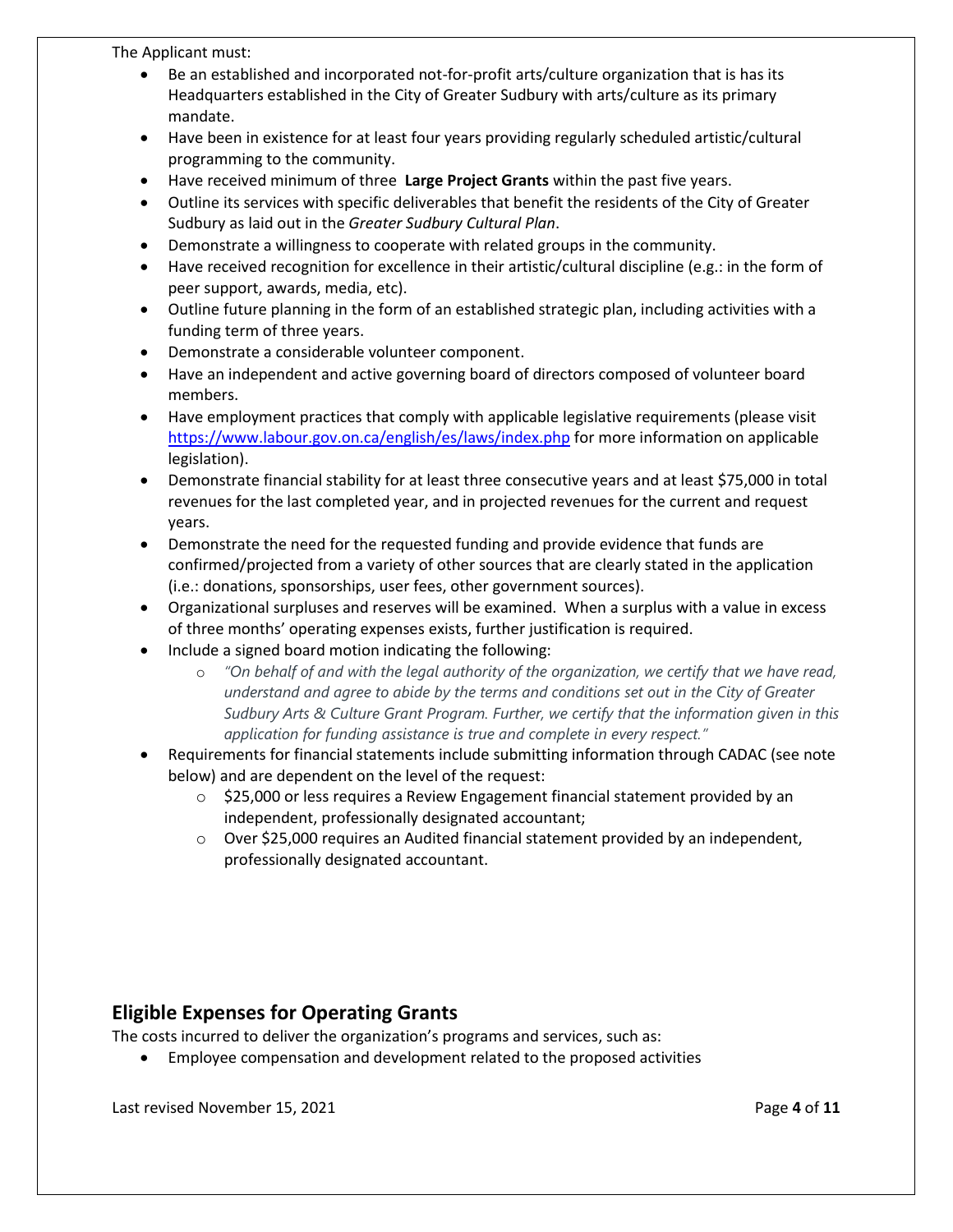- The space in which the organization operates and related expenses (e.g.: rent, insurance, utilities, maintenance) where related to the proposed activities
- Fees related to operations (e.g.: marketing, legal, accounting, etc.)
- Non-capital program and office equipment and supplies necessary for the on-going operation and development of the organization (Program equipment and supplies could include costumes, props, art supplies and equipment)

Please note that if selecting third party contractors to perform any of the Operations for an amount greater than \$25,000, the Recipient must (unlessthe GSDC otherwise agrees) use a competitive process, including a written request for at least three proposals, written evaluation of bids received and a written agreement with the successful bidder.

### **Ineligible Expenses for Both Project and Operating Grants**

- Capital costs (e.g.: expenses incurred on the purchase of land, buildings, construction, etc)
- Deficit funding (i.e.: funds intended to be used to cover the organization's deficit position)
- Equipment or expenses for personal use (e.g.: uniforms, instruments, travel, etc)

### **Exclusions for all streams**

An application may be considered **ineligible** if:

- The Applicant has submitted another application to the Arts & Culture Grant Program that year. While there may be individuals associated with multiple applications (i.e.: as member of the Board, contact person, participating artist, etc.) there must also be a significant difference in decision-making authorities from one organization to another.
- The organization receives 80% or more of its funding from other government sources.
- The organization acts in the capacity of a funding body for, or makes grants to, any other group or organization that is/will also be funded by the City (e.g.: a foundation whose core mandate is fundraising).
- The funding is intended to support organizations that are primarily training or educational institutions.
- Its proposed activities duplicate support provided by the City of Greater Sudbury directly.
- The request includes capital or deficit funding.
- The Applicant is in default to the City due to failure to report satisfactorily for previous grants, failure to refund grant overpayments or due to unpaid accounts.
- "Stacking" of municipal fund is allowed, and funding **can** be used from different municipal funders. However the other municipal funding must **not** be used for the same expenses as Arts and Culture Grant funding. Budgets must explicitly indicate how all municipal funding will be used, i.e.: Operating Grant Applicants can use the notes section in CADAC to elaborate.

### **CADAC (Canadian Arts Data/Données sur les arts au Canada)**

CADAC (Canadian Arts Data / Données sur les arts au Canada) is a web-based application dedicated to the collection, dissemination and analysis of financial and statistical information about Canadian arts organizations.

A joint effort of [arts funders across the country,](https://www.thecadac.ca/members.aspx) CADAC provides a simplified process for arts/cultural organizations applying for Operating Grants. Arts organizations making application to multiple funding agencies submit their financial and statistical information in a single format, to a single source. They have access to their own historical data and to reports both on their own organizations and comparisons

Last revised November 15, 2021 **Page 5** of 11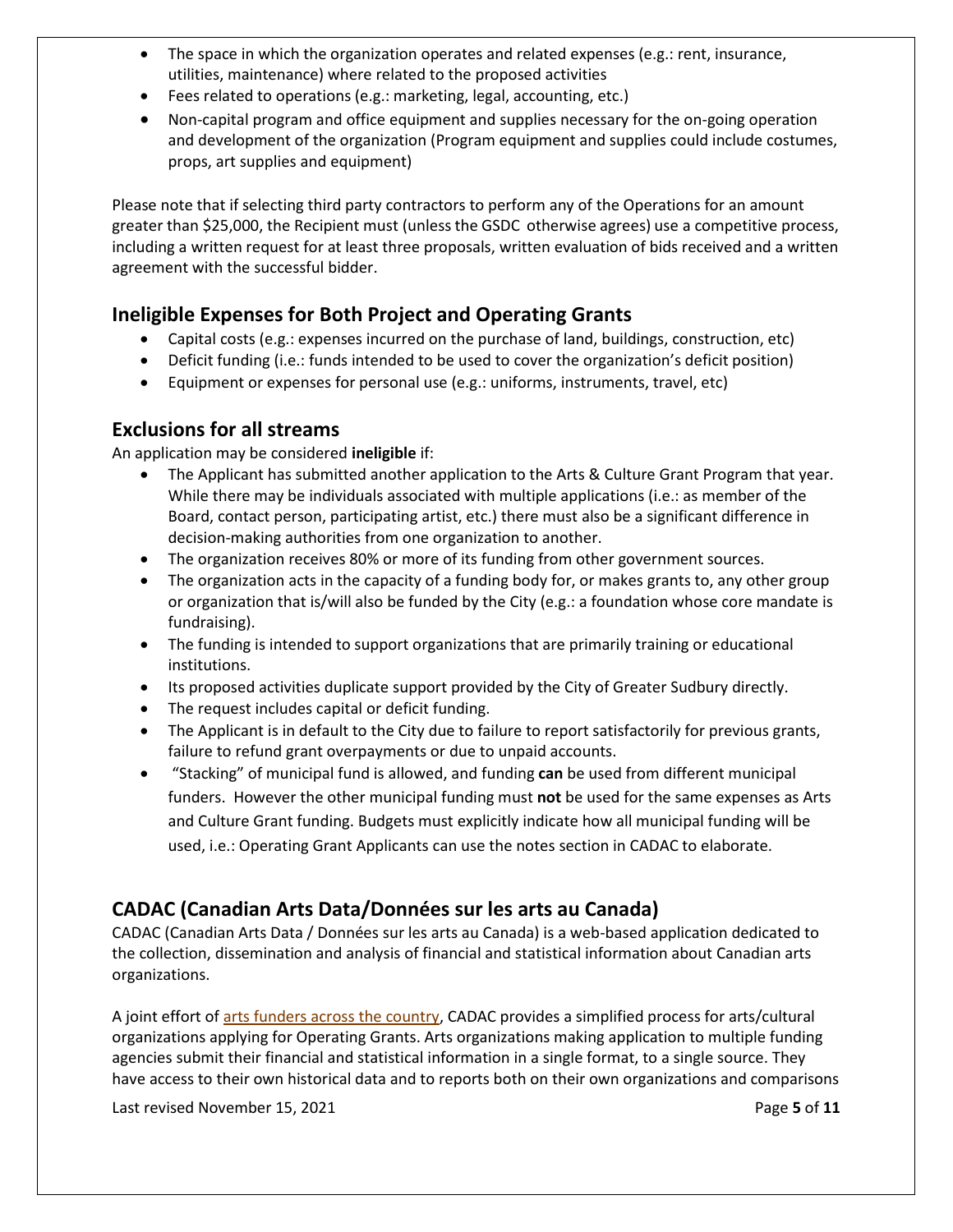to all similar organizations in the database.

Public sector funding agencies have immediate access to current and consistent data for all the arts organizations they fund. Aggregate data across CADAC is also accessible, allowing for reliable and consistent analysis of the Canadian arts sector. Individually and collectively, funding agencies will be able to report on the health of the field and the impact of the arts in their communities.

### **CADAC Requirements for Operating Grants Applicants**

Applicants to the Operating Grant stream are required to access CADAC in order to submit the following:

- Financial statements for the most recent year end
- Statistical information updated for the most recent year end
- Financial information (budget) updated for the most recent year end
- Financial information (budget) projected for the upcoming request year

# **Assessment Criteria**

*Sections 2* and *3* of the *Application Form* reflect the areas of assessment. Applicants to the Project Grant will be scored based on their ability to meet the following criteria**.** 

### **Organizational & Financial Health**

For **Operational Grants**, some of these criteria are informed by the financial information submitted through the CADAC (Canadian Arts Data/Données sur les arts au Canada) system.

- There is a clear mandate, competent administration, demonstrated use of consistent board governance practices and effective governance structure.
- There is an available market for the programs or events being offered.
- There is financial stability and accountability and the budget for the request for funding is reasonable and realistic, with revenue streams showing stable growth with contingency or deficit reduction plans for shortfalls .
- The Applicant demonstrates a willingness to co-operate with related groups in the community with a clear relationship between and among the partners.
- The Applicant demonstrates initiative and success in generating revenue other than public funding.
- There is a demonstrated need for financial assistance from the City and the current proposal is well planned and achievable.
- There is a rationale provided for reserves and surpluses.
- Board succession plans are in place.

### **Artistic and/or Cultural Merit**

- The activities demonstrate a high degree of artistic achievement and excellence in the cultural life of the community.
- The Applicant has demonstrated standards of artistic/cultural achievement and excellence in past activities.
- The Applicant demonstrates innovation and creativity in its programming and activities from one year to the next.
- The proposed project/activity is distinct and innovative in the context of comparable activities in the City of Greater Sudbury and there is a demonstrated need.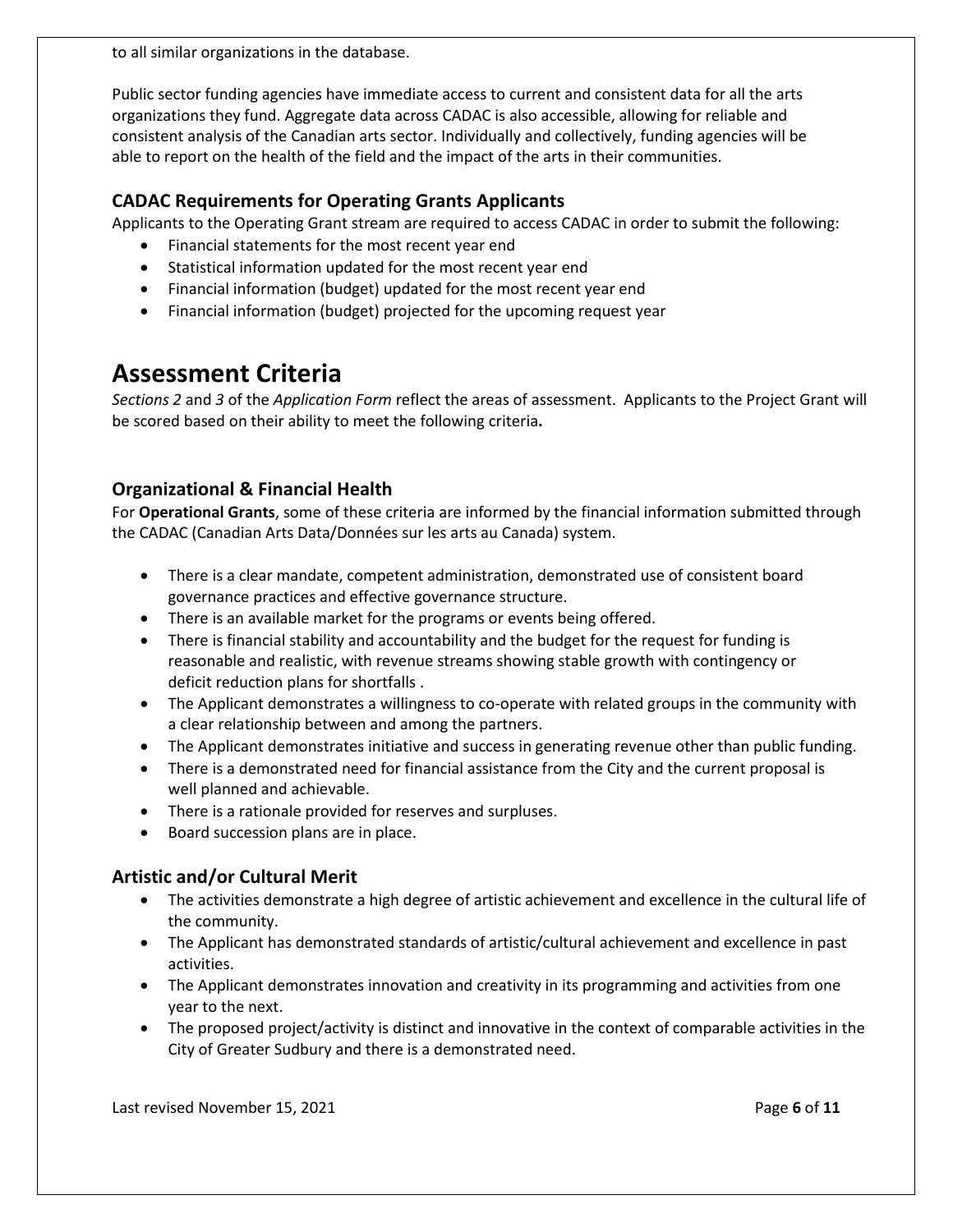- The project/activity encourages and provides unique opportunities for artists, other arts and cultural organizations and the public.
- The organization's artistic or cultural activities have an impact on group or individual artistic or cultural development in the community through factors such as: the promotion of local talent and its expression; the introduction of all ages to arts and culture; the efforts and effects in encouraging an arts or cultural career; and accessibility of arts and cultural activities.
- Members of the arts and culture community are included in the planning of the project.
- There is a level of engagement with local arts organizations, artists and community groups.
- The project/activity meets the objectives of the *City of Greater Sudbury's Cultural Plan.*

#### **Community Impact**

- The Applicant's activities are directed at the improvement of the quality of life in the City of Greater Sudbury.
- Public access to the work is a priority including access to the City of Greater Sudbury's diverse communities.
- There is a demonstrable positive impact in the arts and culture community stimulating economic development and cultural tourism opportunities.
- The Applicant has the appropriate marketing and publicity plan in place for its activities or work, reaching out to community audiences.
- There is substantial and/or growing public interest and attendance for the activities or work, stimulating wider appreciation of the City's arts and cultural heritage.
- The Applicant has a strong volunteer program and encourages membership in its organization.
- Value to the community can be demonstrated by the impact of its particular activities on artistic or cultural development in the community, through factors such as:
	- o The promotion of local talent and its expression
	- o The introduction of all ages to the arts or community culture
	- $\circ$  The efforts and effects in encouraging an arts or community cultural career
	- o Raising the profile of Greater Sudbury's arts community

# **Application process**

Applicants must complete the *Application Form* and attach all required documentation. If you are a firsttime Applicant, you must speak to City staff to ensure that you are eligible for this program, and to discuss the application process. Emily Trottier, Business Development Officer, can be reached at [Culture@GreaterSudbury.ca](mailto:Culture@GreaterSudbury.ca) or by calling 705-698-9541.

Check to make sure the application is complete, signed, accurate, legible and submitted in the correct order with the proper naming of electronic files. The grant application must be complete to be considered. A *Post-Project (Year End) Report*, outlining previous year's funding, must be submitted if your organization received funding from the Arts & Culture Funding Program in the previous year.

All grant recipients must provide yearly financial statements in accordance with the requirements for each grant stream outlined above. The Applicant organization shall submit any further pertinent information as may be required by the Assessors and/or by the City of Greater Sudbury.

Submit your application on time. Complete application packages should be submitted electronically [\(http://investsudbury.ca/arts-and-culture\)](http://www.greatersudburyculture.ca/)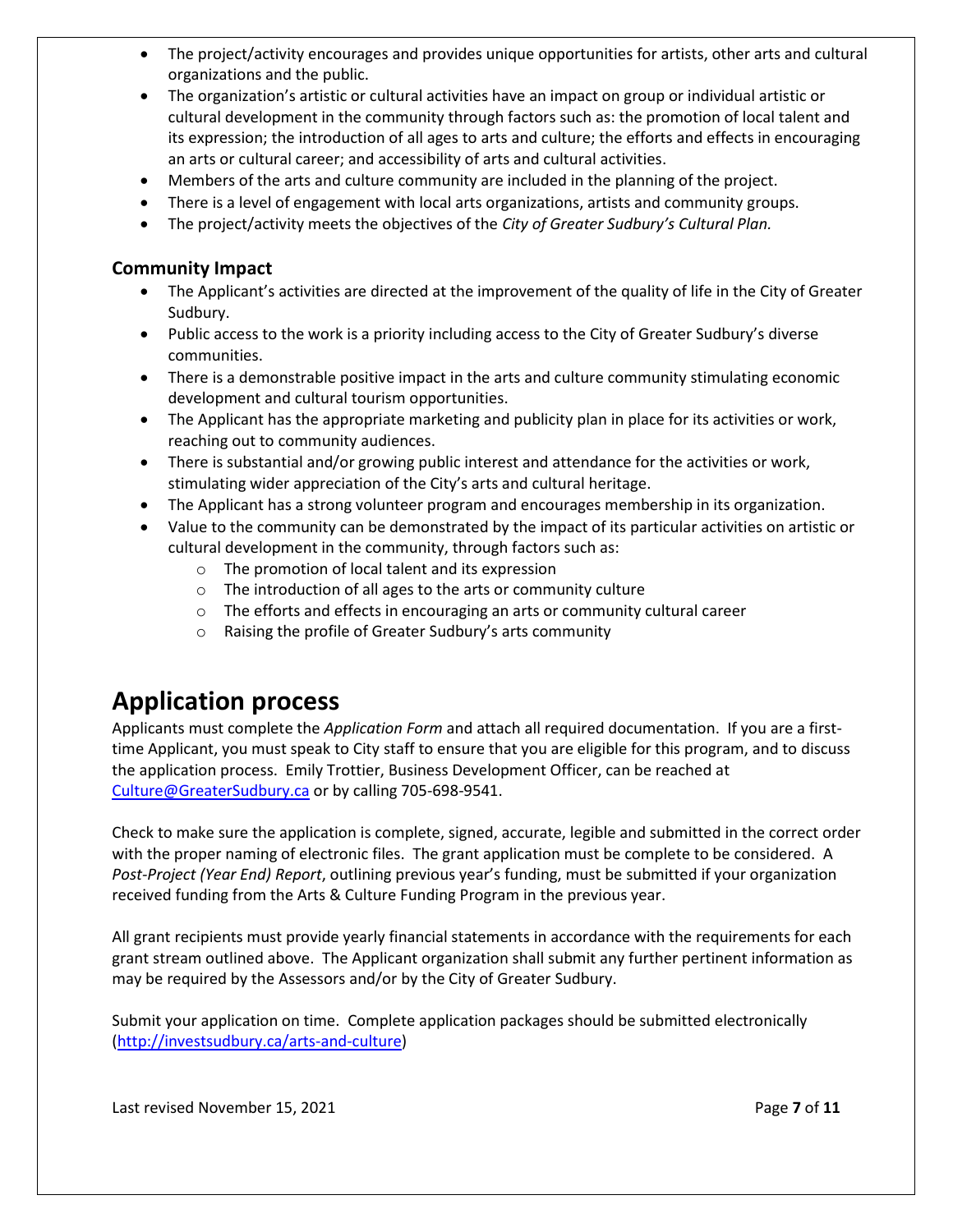### **Support Material**

Along with a written application, supporting material is a significant part of your proposal and has a substantial impact on the assessment of your project's artistic and cultural quality. It can help explain or support the application. Send only material that relates to the activities proposed in your application. It includes any other material such as manuscripts, brochures, posters and programs that may be required along with the written sections of the application. Support material will not be returned.

#### **Information Session Applicant**

Grant information sessions may be hosted prior to the grant deadline. All organizations are encouraged to send a representative in order to clarify any questions pertaining to the application documents or process. The dates of these sessions will be posted on [http://investsudbury.ca/arts-and-culture.](http://www.greatersudburyculture.ca/)

# **Grant Review Process**

#### **Intake**

An announcement to solicit applications for the Arts & Culture Grant Program will be shared with local media, posted on the City website and linked to other partner websites/outlets as appropriate. Full application requirements will be made available prior to intake a[t http://investsudbury.ca/arts-and-culture.](http://investsudbury.ca/arts-and-culture) Late or incomplete applications will not be considered for review. Applications with be available in both French and English; however please be advised funding agreements are only available in English.

#### **Staff initial review**

Tourism & Culture Section staff will review the applications to ensure completeness and to prepare material for the Assessors, following principles of due diligence. *Post-Project (Year End) Reports* (where applicable) are reviewed at the same time as current year's applications. Staff provide administrative support and prepare the required review documentation for the Assessors.

#### **Review and recommendations**

The Arts & Culture Project Grant applications will be reviewed by a volunteer subcommittee of the Greater Sudbury Community Development Corporation (GSDC). All members of the Project Assessment Committee review every application. Recommendations are then brought forth to the full GSDC Board for final approval.

An Applicant's success in obtaining funding depends upon the Assessors' final assessment and the funding available within the program. All funding is subject to the approval of the annual municipal budget by the Council of the City of Greater Sudbury.

### **Conflict of Interest**

The Assessors may have relationships with one or more Applicants that could lead to a conflict of interest. Under the City's guidelines, actual or potential conflicts must be declared. Prior to the assessment meetings, committee members receive a copy of the *Conflict of Interest and Confidentiality Policy* with a form for declaring conflicts. All Assessors must complete this form and submit it prior to the committee meeting. In a case where a conflict is declared, the assessor in conflict abstains from any discussion related to the application in question.

Situations of potential conflict may occur if an Assessor:

Last revised November 15, 2021 **Page 8** of **11** • Has direct financial interest in the success or failure of an Applicant's project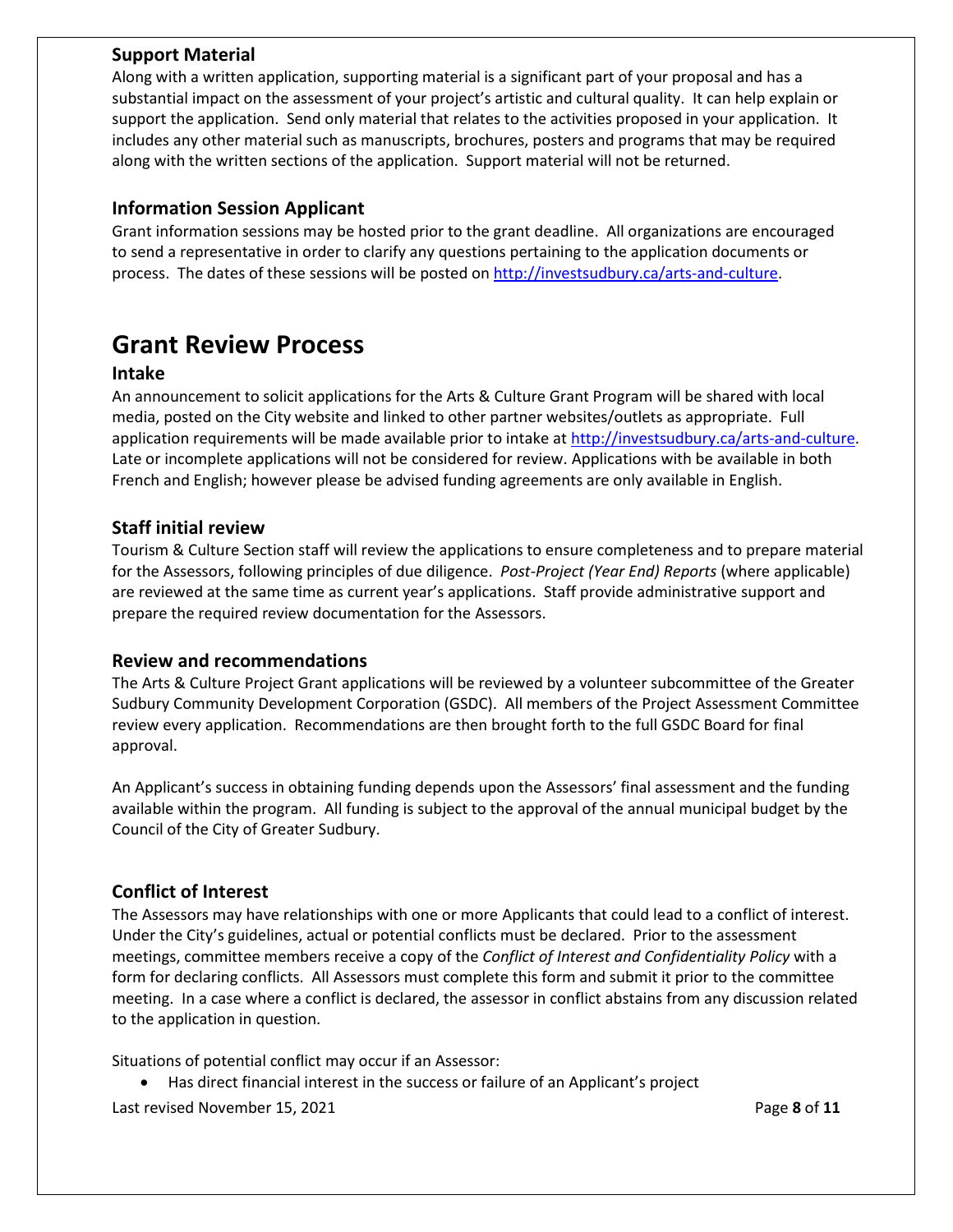- Has an interest based on the fact that an Applicant's project involves a spouse/partner or an immediate family member
- Has a personal interest in specific applications other than what is normally expected of interested members of the cultural community
- For any other reason is unable to objectively assess an application

#### **Confidentiality of information**

Information provided in the application, or as support material, may be made available to City of Greater Sudbury staff, and Assessors. Personal information contained herein shall be dealt with on a confidential basis pursuant to the *Municipal Freedom of Information and Protection of Privacy Act*.

Committee members are required to treat both the contents of applications and the deliberations of the committee as confidential.

At the end of the funding cycle, a summary of funding results is posted on the GSDC website [\(http://investsudbury.ca/arts-and-culture\)](http://investsudbury.ca/arts-and-culture), listing the names of all funding recipients. Until this list is posted, the names of successful Applicants will not be revealed. The identity of unsuccessful Applicants remains confidential.

Please be advised that application information may be shared with other City of Greater Sudbury staff as it relates to other funding programs (such as the Healthy Communities Initiative program, Tourism Event Support, the Community Development Fund, etc). Applicant organizations and applications will be reviewed to ensure organizations are in good standing and not in arrears in any way with the City of Greater Sudbury.

#### **Finding out about a grant decision**

Letters informing you whether or not you have received a grant will be sent once decisions are approved by Council or the GSDC as applicable. If there is a change in contact person for your organization, you are responsible for providing timely notification to City staff.

# **If you are awarded funding**

#### **Release of funds**

The letter you receive will confirm the amount awarded. Where warranted, further information may be required to confirm that specific conditions are met prior to the release of funding. A payment from the City of Greater Sudbury and the Funding Agreement, which outlines the Terms and Conditions of the funding, will follow. You are encouraged to contact the CGS Business Development Officer for Arts & Culture for feedback.

#### **Use of funds**

As outlined in the *Change Request Policy*, funds shall be used only for the purposes outlined in the original application. Any changes to the project scale or activities, including changes in budget, organizational structure and programming, must be reported in writing at least six weeks prior to the grant expenditures in order to receive approval from the Business Development Officer for Arts & Culture. Where changes are significant in nature they would require approval from the GSDC Board. Please read the *Terms and Conditions* outlined in the Funding Agreement and the *Change Request Policy* for more information on the use of funds.

#### **Reporting**

Last revised November 15, 2021 and the same page 9 of 11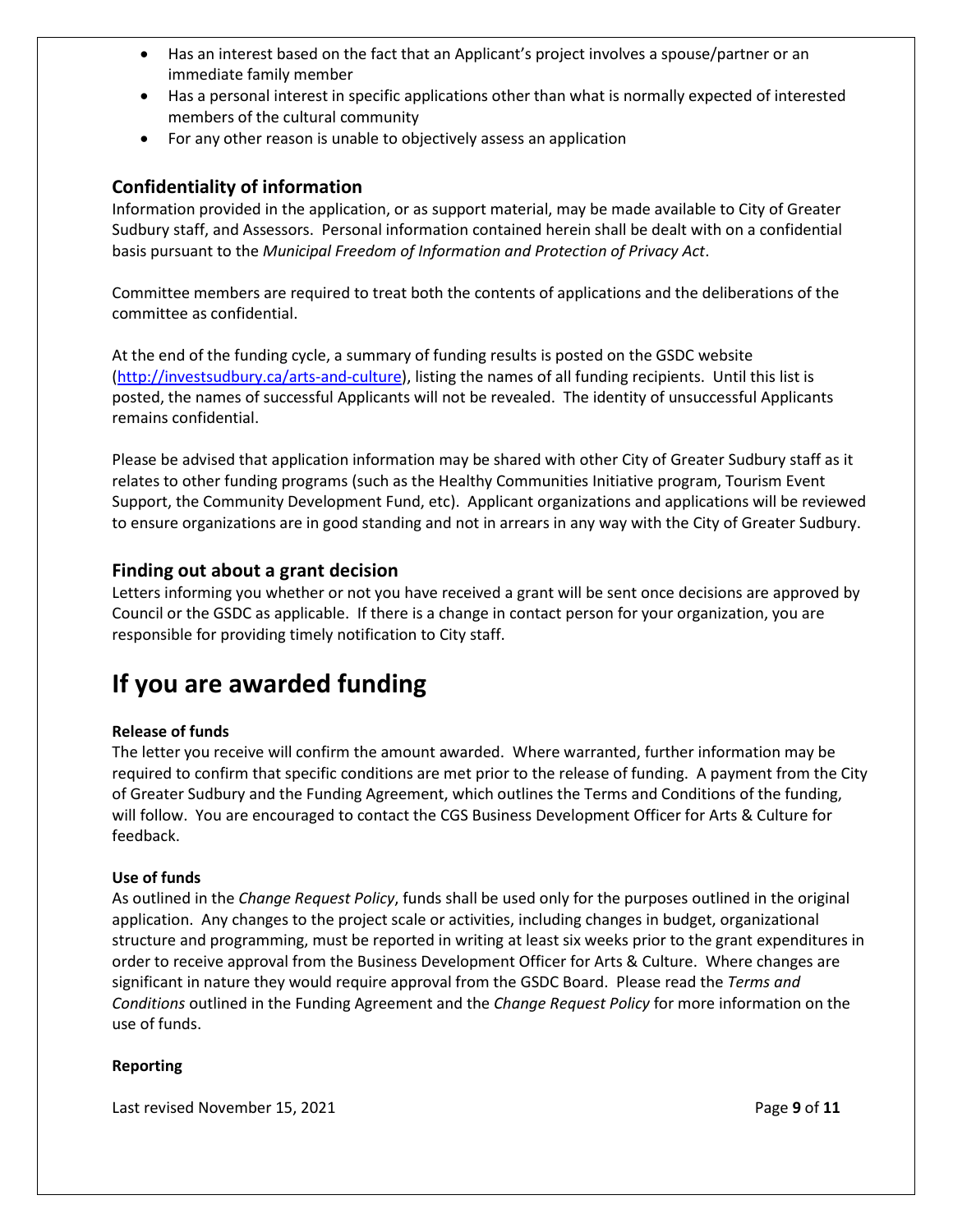All funding recipients are required to submit a *Post-Project (Year End) Report* detailing how they used the awarded funds. This report must be submitted to the GSDC by the date identified in the Funding Agreement or by the deadline for the upcoming year's grant deadline, whichever is soonest. Where activities have not yet been completed by the reporting deadline, Applicants must provide an interim report by the deadline, and a final report at a date agreed upon with the Business Development Officer. If you do not submit a satisfactory report by that date, the City of Greater Sudbury may require you to repay the grant, and you may be ineligible for subsequent City of Greater Sudbury funding. Please use the *Post-Project (Year End) Report* form available at [http://investsudbury.ca/arts-and-culture.](http://investsudbury.ca/arts-and-culture)

#### **Acknowledgment of support**

Funding recipients are required to acknowledge the support of the City of Greater Sudbury by displaying the City logo on print materials and web and/or by making a public verbal announcement. Full requirements are outlined in the Funding Agreement provided to you upon confirmation of funding.

An electronic version of the City logo can be obtained by contacting Emily Trottier, Business Development Officer at [culture@GreaterSudbury.ca](mailto:culture@GreaterSudbury.ca) or by calling 705-698-9541.

# **If you are not awarded funding**

**Try again next year!** If you do not receive funding you are encouraged to contact the Business Development Officer for Arts & Culture for feedback. If you have met the eligibility criteria, you are invited to reapply next year.

The program's limited envelope cannot fund all Applicants, regardless of their merit. All results are final. There is no appeal of the Assessors' recommendations regarding funding allocations. The Arts & Culture Grant Program allows for reconsideration, but only in cases where a review of the application and the Assessors' deliberations reveals evidence that the original application was not assessed according to publicly announced procedures and assessment criteria.

# **Contact Information**

If you have any questions or comments, please contact:

Emily Trottier, Business Development Officer (Arts & Culture) Tourism & Culture Section Tel: (705) 698-9541

Email: Cultur[e@GreaterSudbury.ca](mailto:Culture@GreaterSudbury.ca) <http://investsudbury.ca/arts-and-culture>

# **Glossary of Terms**

**Applicant** means the organization which submits this application to the City of Greater Sudbury. **Arts** encompasses the broad areas of visual arts including painting, drawing, sculpture and architecture, material arts and crafts such as ceramics, design carving and fiber arts, performing arts such as theatre, dance and music, literature such as fiction, poetry and drama, media arts such as photography, video and film and interdisciplinary arts.

**Arts and Cultural Organization** is a not-for-profit group whose mandate is of an arts and cultural nature. **Arts Collective** is a group of three or more **professional artists** who are active in their discipline.

Last revised November 15, 2021 **Page 10** of **11 Page 10** of **11**